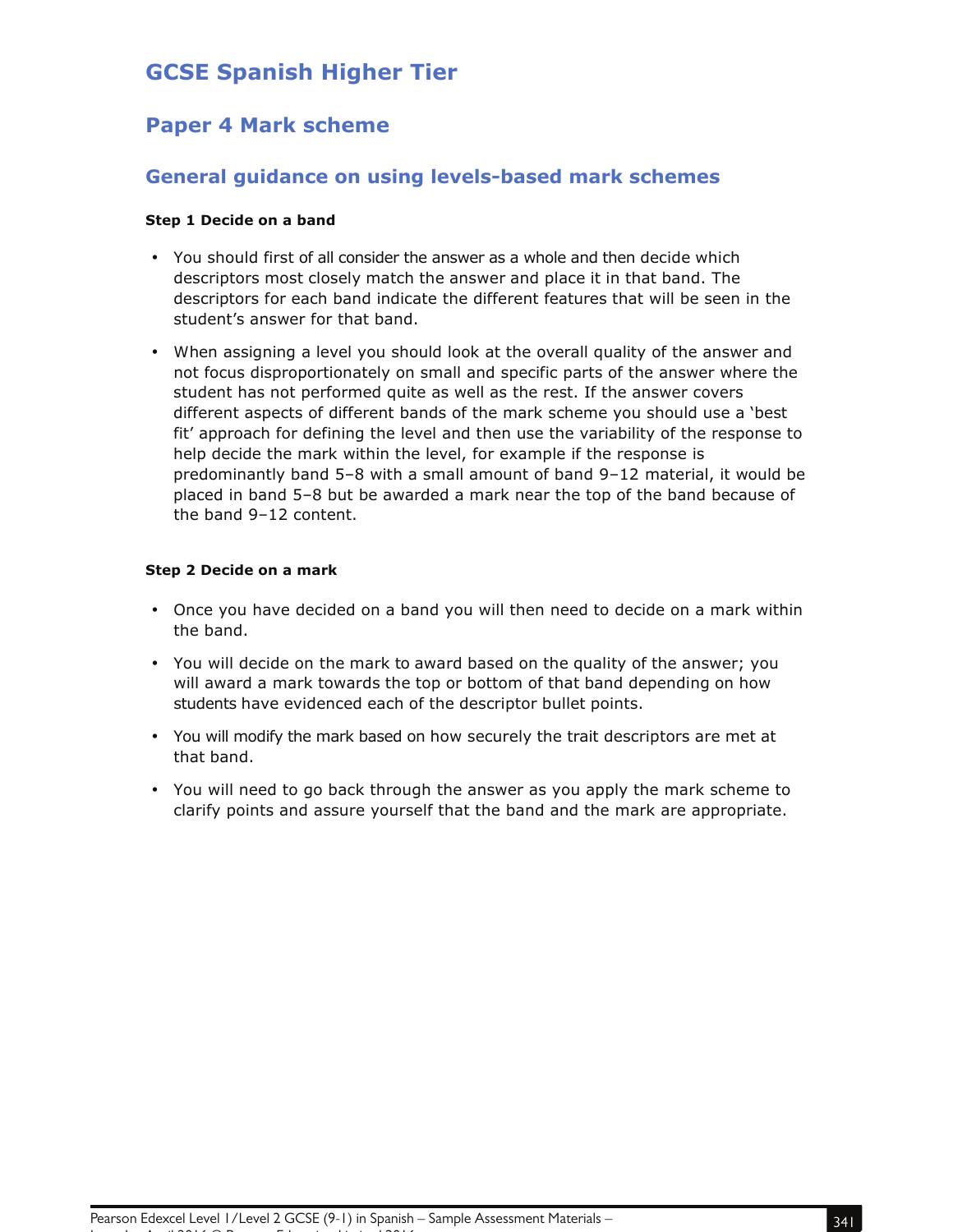## **Assessment criteria for the Higher tier**

## **Question 1 – Higher tier (20 marks)**

For this question, students' work is marked by Pearson using assessment criteria given in two mark grids:

- communication and content
- linguistic knowledge and accuracy.

This question contains four bullet points that form part of the task. Failure to cover all four bullet points will impact on the marks that can be awarded against the requirements of the two mark grids for this question (see below). There is no requirement for even coverage of the bullet points in any band. However in order to access marks in the top band students must refer to all bullet points and meet the other assessment criteria in the top band.

This question requires students to write in an informal style (see **Additional guidance** below).

The student is expected to produce 80–90 words for this task. The number of words is approximate and students will not be penalised for writing more or fewer words than recommended in the word count. All work produced by the student must be marked.

|  | Question 1: communication and content mark grid - Higher tier |  |  |  |  |  |  |
|--|---------------------------------------------------------------|--|--|--|--|--|--|
|--|---------------------------------------------------------------|--|--|--|--|--|--|

| <b>Mark</b>  | <b>Descriptor</b>                                                                                                                                                                                                                                                                                                             |
|--------------|-------------------------------------------------------------------------------------------------------------------------------------------------------------------------------------------------------------------------------------------------------------------------------------------------------------------------------|
| $\mathbf{0}$ | No rewardable material                                                                                                                                                                                                                                                                                                        |
| $1 - 3$      | Communicates brief information relevant to the task with little<br>development<br>Uses straightforward language to narrate, inform and interest;<br>straightforward personal opinions are given with limited justification<br>Expresses straightforward thoughts and ideas; uses common, familiar<br>language with repetition |
|              | Variable use of appropriate register and style<br>٠                                                                                                                                                                                                                                                                           |
| $4 - 6$      | Communicates information relevant to the task, with development of<br>٠<br>the occasional key point and idea<br>Some effective adaptation of language to narrate and inform; attempts<br>are made to interest and give convincing personal opinions which are<br>occasionally successful<br>٠                                 |
|              | Expresses mainly straightforward thoughts and ideas with the<br>occasional individual thought/idea; some different examples of<br>common,<br>familiar language<br>Appropriate use of register and style is evident but with<br>٠<br>inconsistencies                                                                           |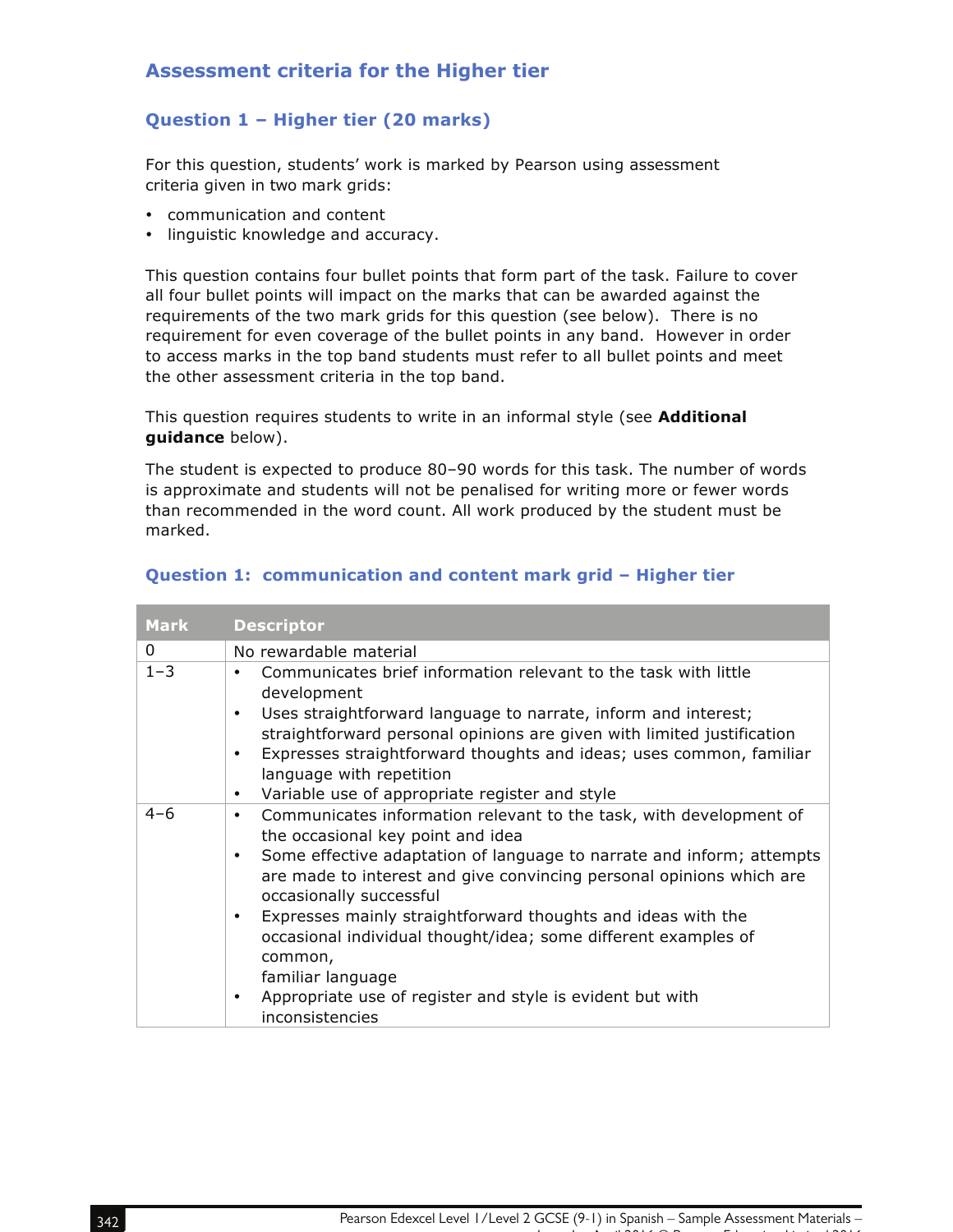| <b>Mark</b> | <b>Descriptor</b>                                                                                                                                                                                                                                                                                                                                                                                                                                                                                                                                                                    |
|-------------|--------------------------------------------------------------------------------------------------------------------------------------------------------------------------------------------------------------------------------------------------------------------------------------------------------------------------------------------------------------------------------------------------------------------------------------------------------------------------------------------------------------------------------------------------------------------------------------|
| $7 - 9$     | Communicates information relevant to the task, with development of<br>$\bullet$<br>some key points and ideas<br>Mostly effective adaptation of language to narrate and inform, some<br>$\bullet$<br>effective language to interest and give convincing personal opinions<br>Some examples of creative language use to express individual<br>$\bullet$<br>thoughts and ideas; a variety of mainly common, familiar language<br>with the occasional example of uncommon language<br>Appropriate use of register and style is evident but with occasional<br>$\bullet$<br>inconsistency |
| $10 - 12$   | Communicates information relevant to the task with some expansion<br>$\bullet$<br>of key points and ideas<br>Effective adaptation of language to narrate, inform, interest and give<br>$\bullet$<br>convincing personal opinions<br>Frequent examples of creative language use to express individual<br>٠<br>thoughts and ideas; a variety of vocabulary and expression, some<br>examples of uncommon language<br>Appropriate use of register and style throughout, with minimal<br>$\bullet$<br>inconsistency                                                                       |

### **Additional guidance**

*Creative language use*: examples of creative language use are:

- using language to create an effect
- using language, including familiar, high frequency and simple language, to respond to unfamiliar/unexpected contexts and purposes
- using language to express thoughts, ideas, feelings and emotions
- using language to inform and narrate ideas, thoughts and points of view to maintain interest
- applying a variety of vocabulary and structures to maintain interest
- using language effectively to achieve more complex purposes, for example to interest, to convince.

*Individual* thoughts, ideas and opinions*:* this is linked to creative use of language whereby students use language to express original thoughts, ideas and points of view that go beyond the minimum/standard/predictable response.

*Register and style* **definition:** *Informal register and style* **-** examples of informal style include colloquial, conversational language that students would use with friends. It also requires use of the informal structure when using, for example, verbs and possessive adjectives.

*Adaptation of language to narrate, inform, interest and give convincing opinions*: adapts language to achieve different purposes in the language; students

may adapt language more effectively for one purpose than another, for example they may use language effectively to narrate but less effectively to interest or give a convincing opinion.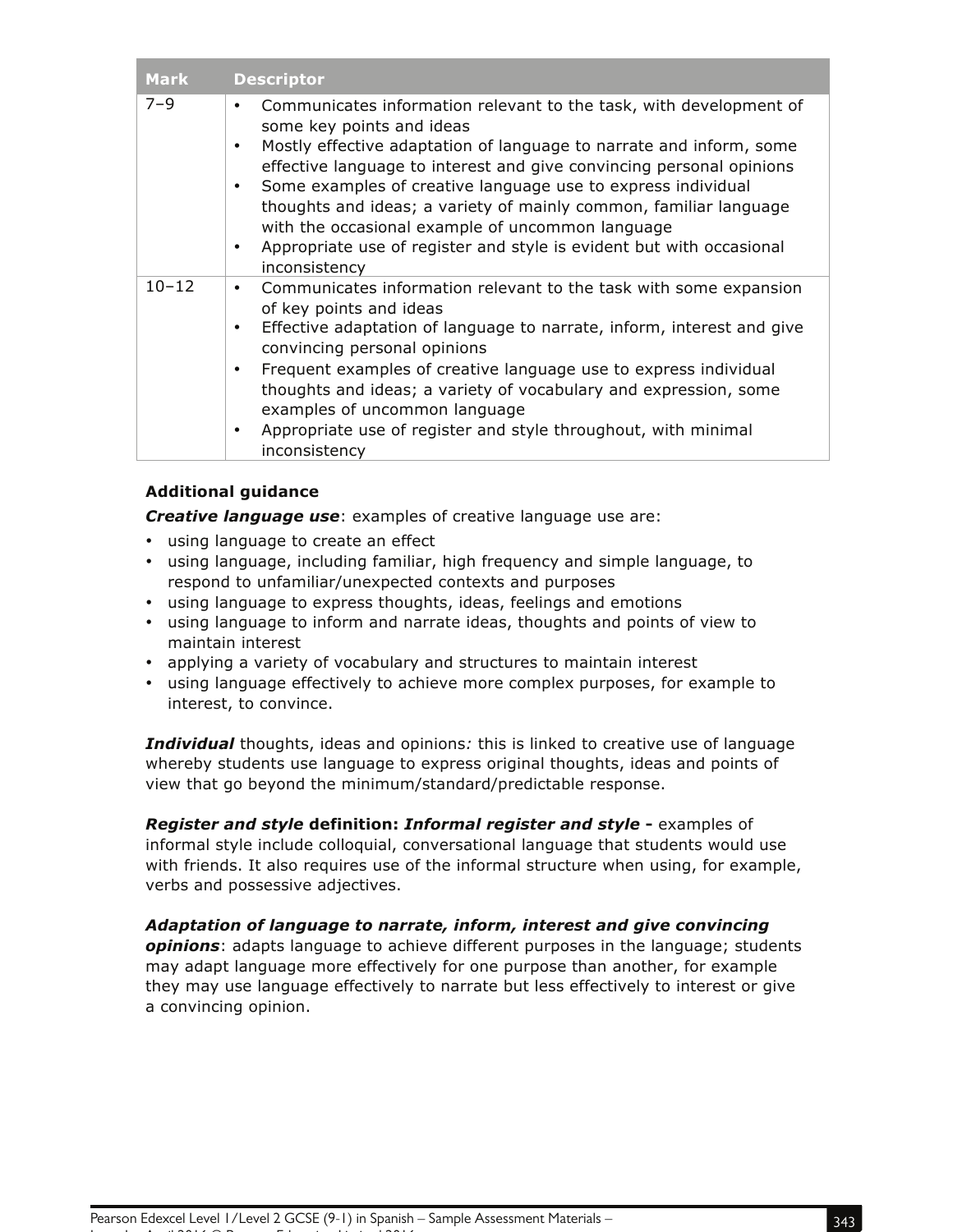## **Question 1: linguistic knowledge and accuracy mark grid – Higher tier**

| <b>Mark</b> | <b>Descriptor</b>                                                                                                                                                                                                                                                                                                                                                                                                                                                         |
|-------------|---------------------------------------------------------------------------------------------------------------------------------------------------------------------------------------------------------------------------------------------------------------------------------------------------------------------------------------------------------------------------------------------------------------------------------------------------------------------------|
| 0           | No rewardable material                                                                                                                                                                                                                                                                                                                                                                                                                                                    |
| $1 - 2$     | Uses straightforward grammatical structures, some repetition<br>$\bullet$<br>Produces brief, simple sentences, limited linking of sentences<br>٠<br>Variable accuracy with language and structures, variable success when<br>$\bullet$<br>referring to past, present and future events, regular ambiguity; often<br>errors prevent meaning being conveyed                                                                                                                 |
| $3 - 4$     | Uses mostly straightforward grammatical structures, occasional<br>$\bullet$<br>repetition<br>Produces occasionally extended sentences linked with familiar,<br>$\bullet$<br>straightforward conjunctions<br>Some accurate language and structures, including some successful<br>$\bullet$<br>references to past, present and future events, some ambiguity; often<br>errors occur that hinder clarity of communication and occasionally<br>prevent meaning being conveyed |
| $5 - 6$     | Different examples of straightforward grammatical structures are<br>$\bullet$<br>evident<br>Produces some extended sentences that are linked with familiar,<br>$\bullet$<br>straightforward conjunctions<br>Frequently accurate language and structures, including mostly<br>٠<br>successful references to past, present and future events, occasional<br>ambiguity; sometimes errors occur that hinder clarity of<br>communication                                       |
| $7 - 8$     | Some variation of grammatical structures, occasional complex<br>$\bullet$<br>structure<br>Produces frequently extended sentences, well linked together<br>$\bullet$<br>Generally accurate language and structures, including successful<br>٠<br>references to past, present and future events; occasionally errors<br>occur that hinder clarity of communication                                                                                                          |

#### **Additional guidance**

*Complex* grammatical structures are considered to be:

- all grammar and structures that are included in the grammar list which are specific to Higher tier GCSE
- varied and complex word order
- using extended sentences that include a range of structures, for example conjunctions, pronouns, reported speech and/or a range of lexis, for example to express abstract ideas/convey justified arguments
- conceptually more challenging language.

*Straightforward* grammatical structures are considered to be:

- repetitive, simple word order
- short, simple sentences that use a repetitive range of common, high-frequency structures
- simple ideas, opinions and thoughts that are expressed but are not justified.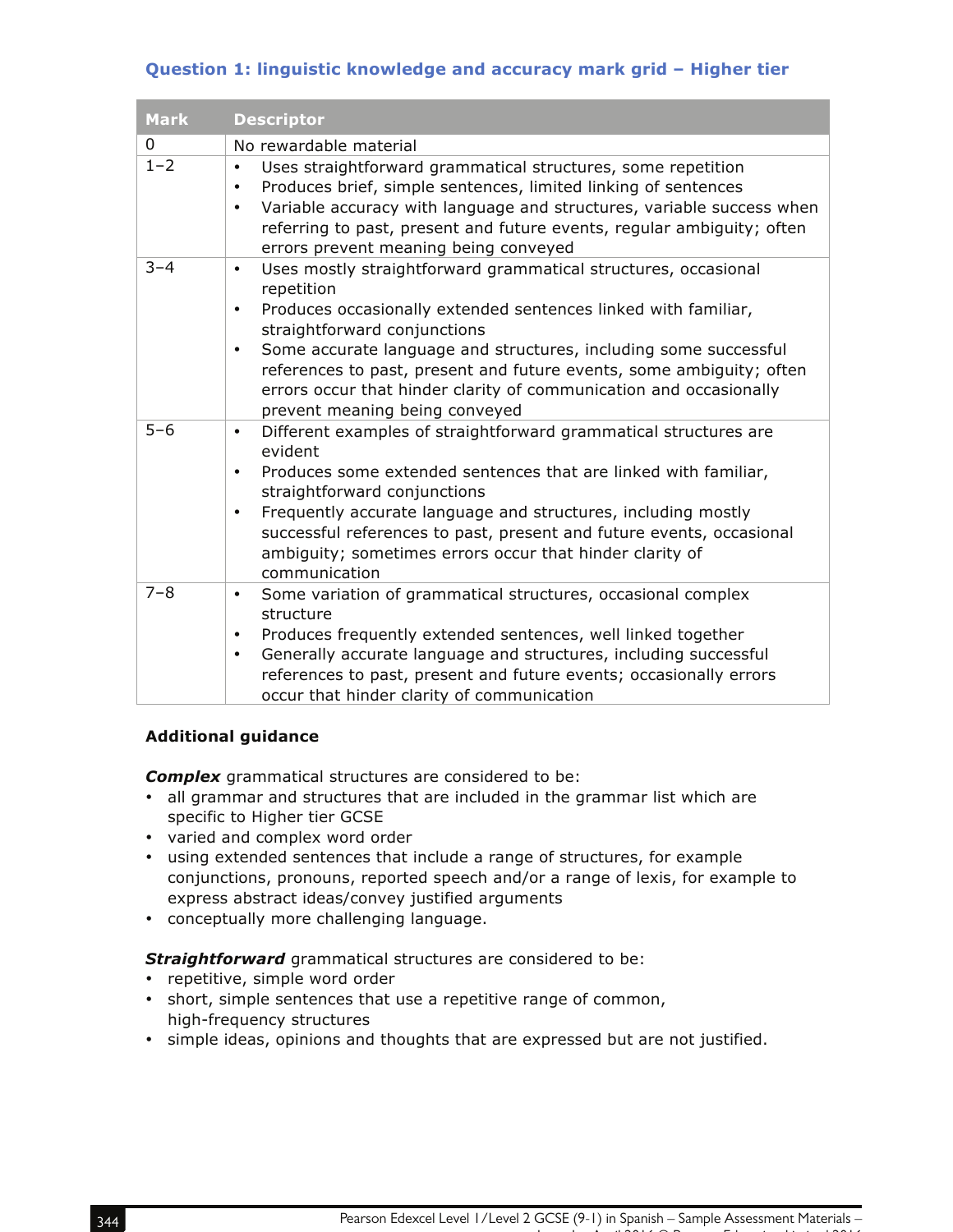*Errors*: students are not expected to produce perfect, error-free writing in order to access the top band as errors are also made by native speakers. The mark grid describes the frequency of errors and the impact that errors have on coherence.

#### Errors that **do not hinder clarity**:

- errors that do not affect meaning, for example gender, adjectival agreements
- infrequent errors that do not distract the reader from the content and which result in coherent writing.

#### Errors that **hinder clarity**:

- errors that make writing difficult to understand immediately (even if the meaning is eventually understood)/errors that force readers to re-read in order to understand what is meant, for example inappropriate tense formation, mismatch of subject and the possessive adjective
- frequent errors hinder clarity as they will distract the reader from the content of the writing.

#### Errors that **prevent meaning being conveyed**:

- errors that mean the reader cannot understand the message
- errors that convey the wrong message
- errors that make it unclear who is carrying out the action, for example using the incorrect person of the verb
- mother-tongue interference.

**NB**: these are examples only and do not constitute a finite list.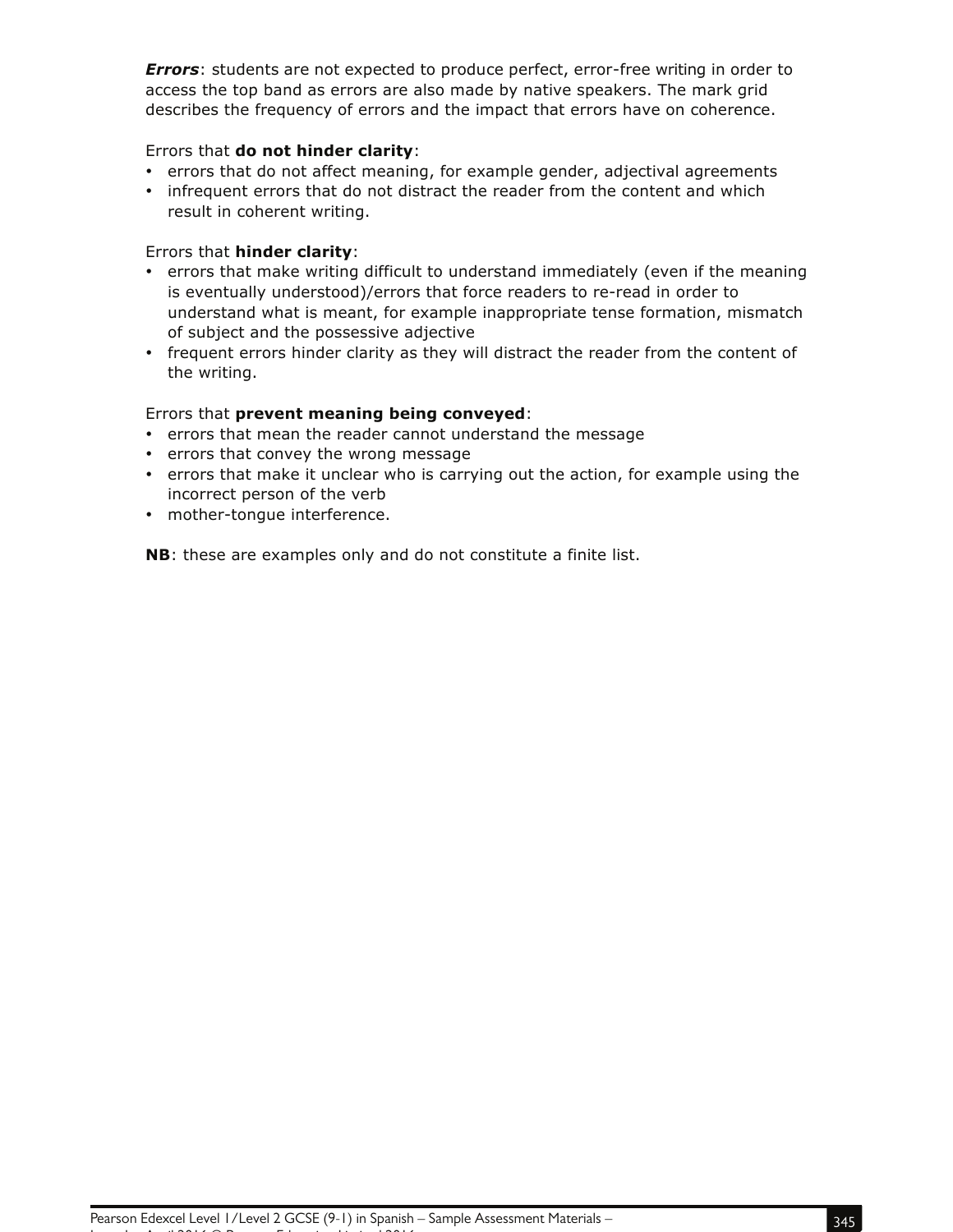## **Question 2 – Higher tier (28 marks)**

For this question, students' work is marked by Pearson using assessment criteria contained in two mark grids:

- communication and content
- linguistic knowledge and accuracy.

This question contains four bullet points that form part of the task. Failure to cover all 4 bullet points will impact on the marks that can be awarded against the requirements of the two mark grids for this question (see below). There is no requirement for even coverage of the bullet points in any band. However in order to access marks in the top band students must refer to all bullet points and meet the other assessment criteria in the top band.

This question requires students to write in a formal register/style (see **Additional guidance** below).

The student is expected to produce 130–150 words for this task. The number of words is approximate and students will not be penalised for writing more or fewer words than recommended in the word count. All work produced by the student must be marked.

| <b>Mark</b> | <b>Descriptor</b>                                                                                                                                                                                                                                                                                                                                                                                                                                                                                                                                                                |
|-------------|----------------------------------------------------------------------------------------------------------------------------------------------------------------------------------------------------------------------------------------------------------------------------------------------------------------------------------------------------------------------------------------------------------------------------------------------------------------------------------------------------------------------------------------------------------------------------------|
| 0           | No rewardable material                                                                                                                                                                                                                                                                                                                                                                                                                                                                                                                                                           |
| $1 - 4$     | Communicates occasionally detailed information relevant to the task<br>$\bullet$<br>with occasionally effective development of key points and ideas<br>Some effective adaptation of language to narrate, inform,<br>interest/convince<br>Occasional examples of creative use of language to express individual<br>$\bullet$<br>thoughts, ideas and points of view, occasional justification; variety of<br>mainly common, familiar language, occasional examples of uncommon<br>language<br>Appropriate use of register and style with the occasional inconsistency<br>$\bullet$ |
| $5 - 8$     | Communicates some detailed information relevant to the task,<br>$\bullet$<br>frequently effective development of key points and ideas<br>Frequently effective adaptation of language to narrate, inform,<br>$\bullet$<br>interest/convince<br>Examples of creative use of language to express some individual<br>$\bullet$<br>thoughts, ideas and points of view, some justified; some variation of<br>vocabulary and expression with some examples of uncommon<br>language<br>Appropriate use of register and style with few inconsistencies<br>$\bullet$                       |
| $9 - 12$    | Communicates detailed information relevant to the task, with mostly<br>$\bullet$<br>effective development of key points and ideas<br>Mostly effective adaptation of language, to narrate, inform,<br>$\bullet$<br>interest/convince<br>Creative use of language to express a range of individual thoughts,<br>$\bullet$<br>ideas and points of view, most of which are justified; variety of<br>vocabulary and expression, frequent examples of uncommon language<br>Predominantly appropriate use of register and style<br>٠                                                    |

#### **Question 2: communication and content mark grid – Higher tier**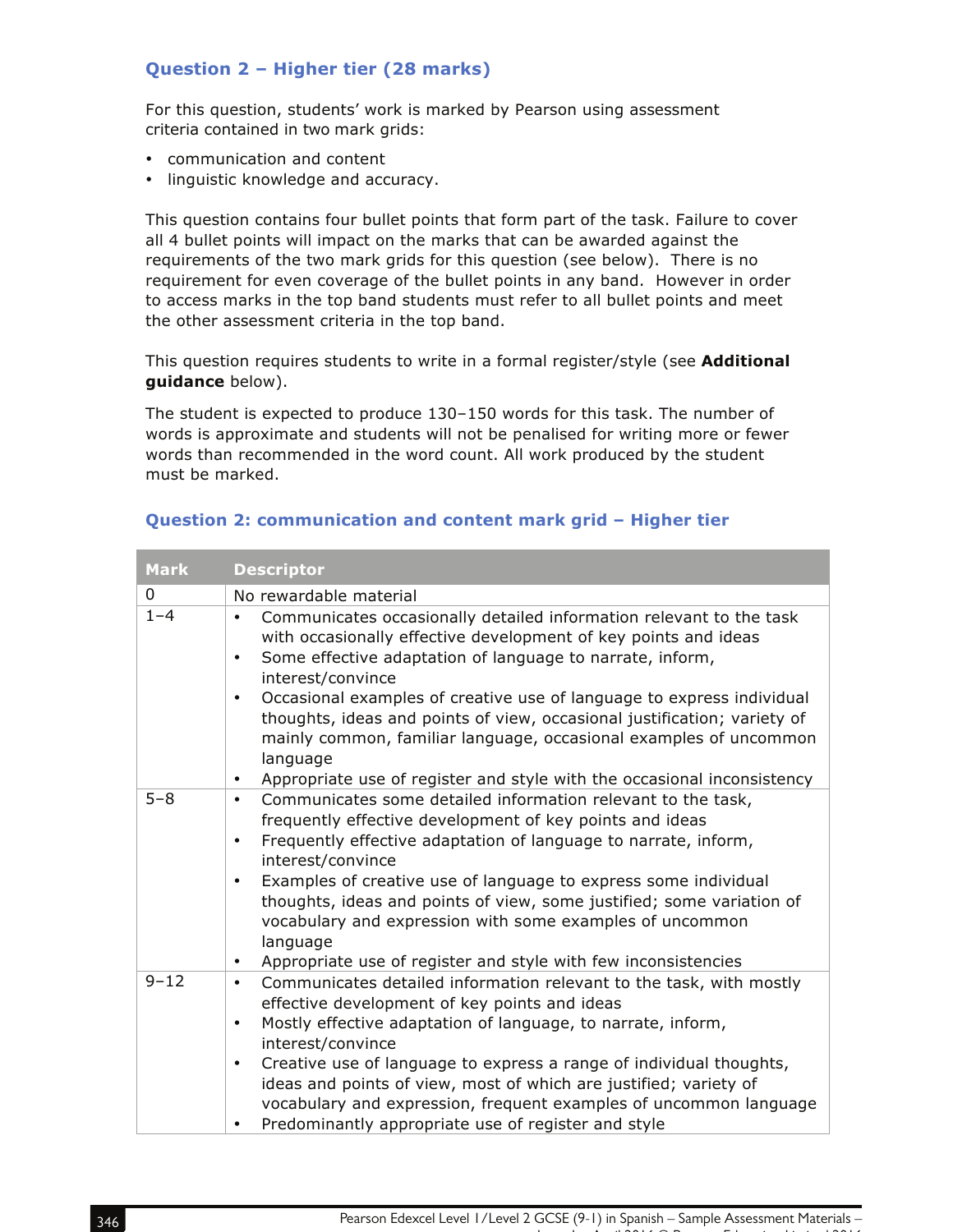| <b>Mark</b> | <b>Descriptor</b>                                                                                                                                                                                                                                                                                                                                                                                                                                                                                                                      |
|-------------|----------------------------------------------------------------------------------------------------------------------------------------------------------------------------------------------------------------------------------------------------------------------------------------------------------------------------------------------------------------------------------------------------------------------------------------------------------------------------------------------------------------------------------------|
| $13 - 16$   | Communicates detailed information relevant to the task, with<br>$\bullet$<br>consistently effective development of key points and ideas<br>Consistently effective adaptation of language to narrate, inform,<br>$\bullet$<br>interest/convince<br>Creative use of language to express and fully justify a wide range of<br>$\bullet$<br>individual thoughts, ideas and points of view; wide variety of vocabulary<br>and expression, many examples of uncommon language<br>Consistent use of appropriate register and style throughout |

#### **Additional guidance**

*Creative use of language***:** examples of creative language use are:

- using language to create an effect
- using language, including familiar, high frequency and simple language, to respond to unfamiliar/unexpected contexts and purposes
- using language to express thoughts, ideas, feelings and emotions
- using language to inform and narrate ideas, thoughts and points of view to maintain interest
- applying a variety of vocabulary and structures to maintain interest
- using language effectively to achieve more complex purposes, for example to interest, to convince.

*Individual* thoughts, ideas and opinions*:* this is linked to creative use of language whereby students use language to express original thoughts, ideas and points of view that go beyond the minimum/standard/predictable response.

*Adaptation of language to narrate, inform, interest/convince*: adapts language to achieve different purposes in the language; students may adapt language more effectively for one purpose than another, for example they may use language effectively to narrate but less effectively to interest/convince.

*Register and style* **definition:** *Formal* register and style includes, for example, avoidance of slang, over-familiar language, exaggeration, 'text-speak', inappropriate colloquialisms or writing in a conversational style. Formal register and style require the use of the formal structure when using, for example, verbs and possessive adjectives.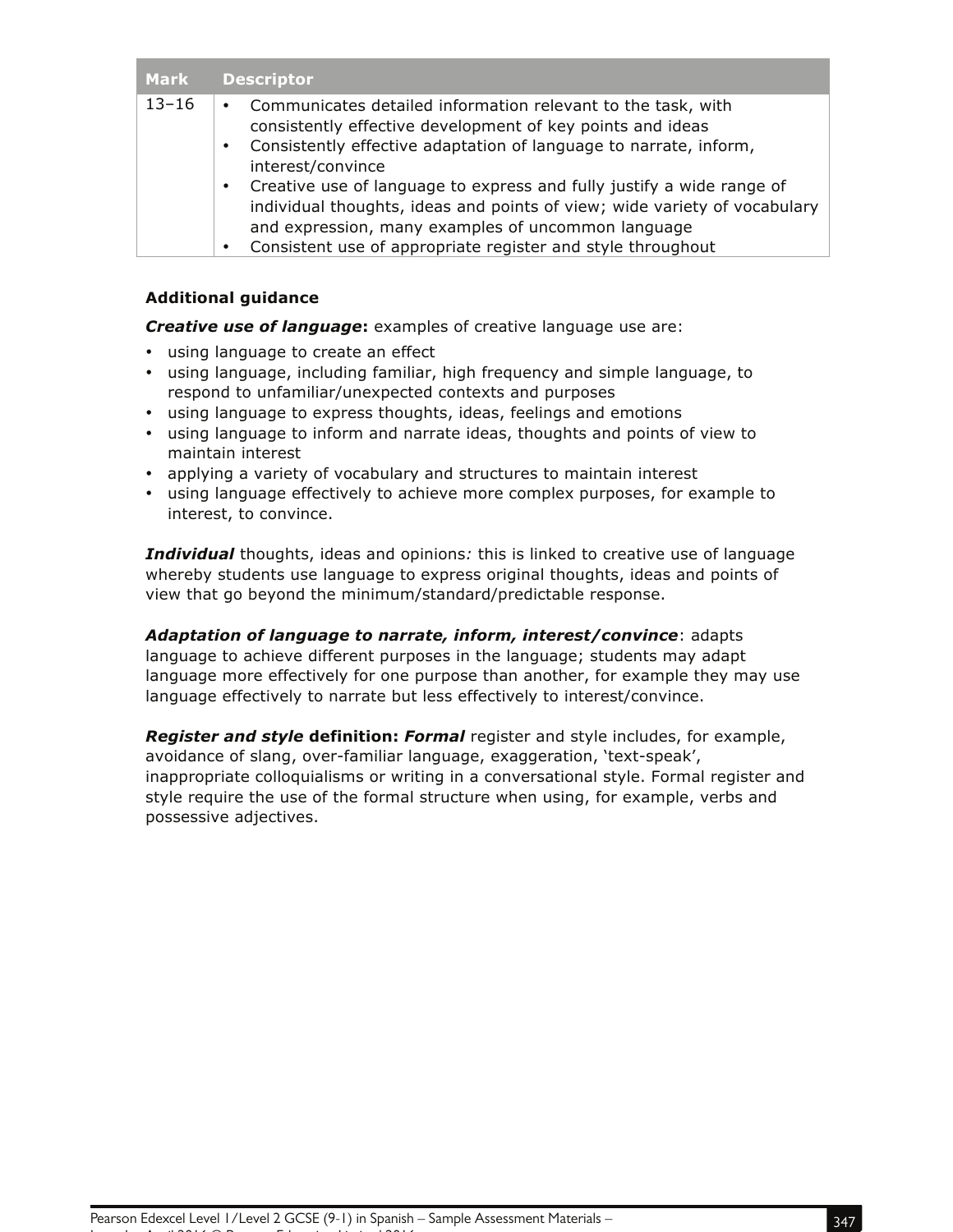## **Question 2: linguistic knowledge and accuracy mark grid – Higher tier**

| <b>Mark</b> | <b>Descriptor</b>                                                                                                                                                                                                                                                                                                                                                                                                                                                                                                                 |
|-------------|-----------------------------------------------------------------------------------------------------------------------------------------------------------------------------------------------------------------------------------------------------------------------------------------------------------------------------------------------------------------------------------------------------------------------------------------------------------------------------------------------------------------------------------|
| $\mathbf 0$ | No rewardable material                                                                                                                                                                                                                                                                                                                                                                                                                                                                                                            |
| $1 - 3$     | Uses a variety of mainly straightforward grammatical structures,<br>$\bullet$<br>occasional examples of repetitive complex language<br>Occasional sequences of fluent writing, occasionally extended, well-<br>$\bullet$<br>linked sentences<br>Straightforward grammatical structures are largely accurate with<br>$\bullet$<br>occasional accurate use of complex language, some successful<br>references to past, present and future events but some ambiguity;<br>errors occur that sometimes hinder clarity of communication |
| $4 - 6$     | Some variation of grammatical structures, including some repetitive<br>٠<br>instances of complex language<br>Prolonged sequences of fluent writing, some extended, well-linked<br>$\bullet$<br>sentences<br>Generally accurate language and structures, frequently successful<br>$\bullet$<br>references to past, present and future events, occasional ambiguity;<br>errors occur that occasionally hinder clarity of communication                                                                                              |
| $7 - 9$     | Uses a variety of grammatical structures including some different<br>$\bullet$<br>examples of complex language<br>Predominantly fluent response; frequent extended sentences, mostly<br>$\bullet$<br>well linked<br>Mostly accurate language and structures, mostly successful references<br>$\bullet$<br>to past, present and future events; errors occur but they rarely hinder<br>clarity of communication                                                                                                                     |
| $10 - 12$   | Uses a wide variety of grammatical structures, including complex<br>$\bullet$<br>language<br>Fluent response throughout with extended, well-linked sentences<br>$\bullet$<br>Consistently accurate language and structures, consistently successful<br>$\bullet$<br>references to past, present and future events; any errors do not<br>hinder the clarity of the communication                                                                                                                                                   |

### **Additional guidance**

*Complex* grammatical structures are considered to be:

- all grammar and structures that are included in the grammar list which are specific to Higher tier GCSE
- varied and complex word order
- using extended sentences that include a range of structures, for example conjunctions, pronouns, reported speech and/or a range of lexis, for example to express abstract ideas/convey justified arguments
- conceptually more challenging language.

**Straightforward** grammatical structures are considered to be:

- repetitive, simple word order
- short, simple sentences that use a repetitive range of common, high-frequency structures
- simple ideas, opinions and thoughts that are expressed but are not justified.

*Errors*: students are not expected to produce perfect, error-free writing in order to access the top band as errors are also made by native speakers. The mark grid describes the frequency of errors and the impact that errors have on coherence.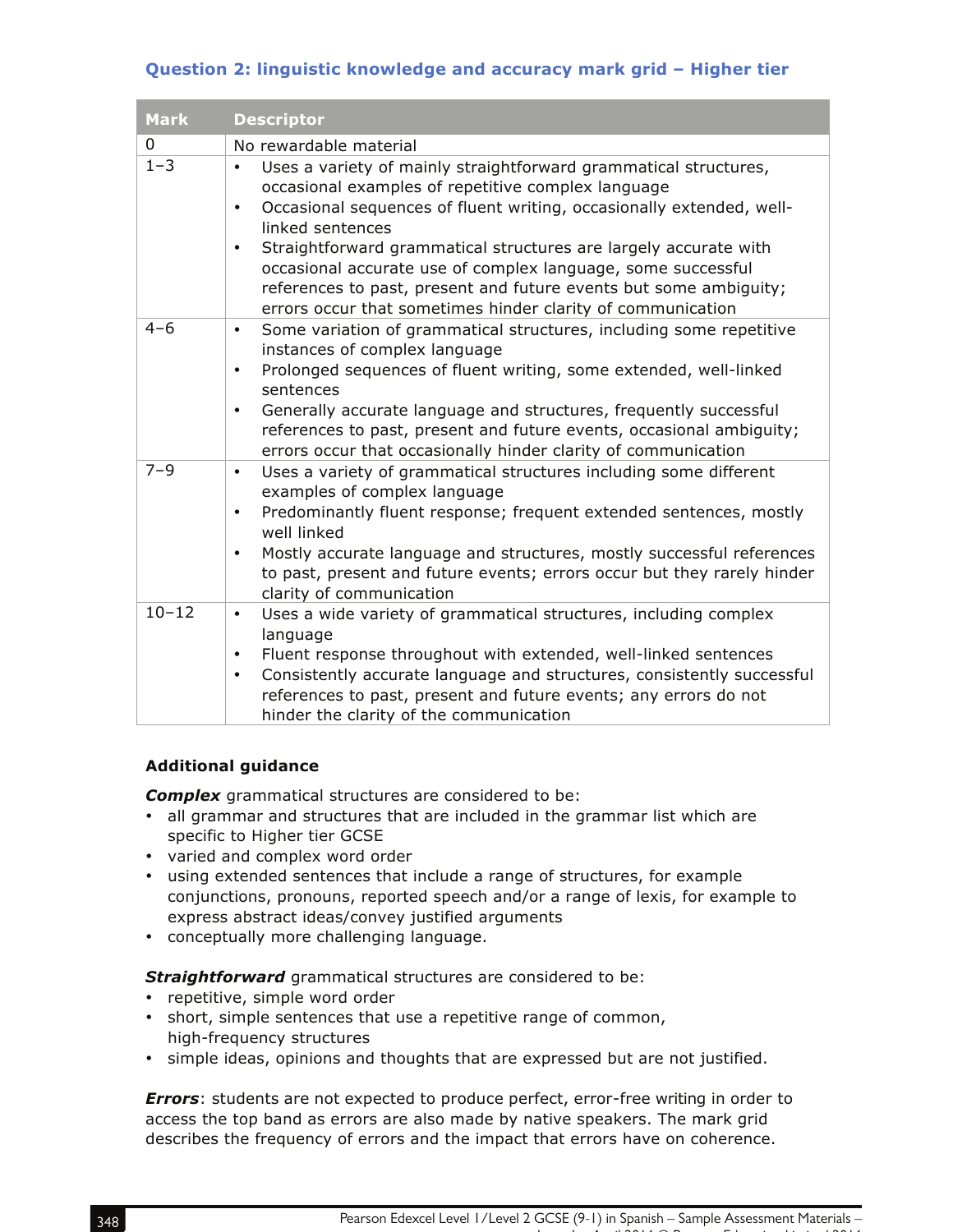#### Errors that **do not hinder clarity**:

- errors that do not affect meaning, for example gender, adjectival agreements
- infrequent errors that do not distract the reader from the content and which result in coherent writing.

#### Errors that **hinder clarity**:

- errors that make writing difficult to understand immediately (even if the meaning is eventually understood)/errors which force readers to re-read in order to understand what is meant, for example inappropriate tense formation, mismatch of subject and the possessive adjective
- frequent errors hinder clarity as they will distract the reader from the content of the writing.

#### Errors that **prevent meaning being conveyed**:

- errors that mean the reader cannot understand the message
- errors that convey the wrong message
- errors that make it unclear who is doing the action, for example using the incorrect person of the verb
- mother-tongue interference.

**NB:** these are examples only and do not constitute a finite list.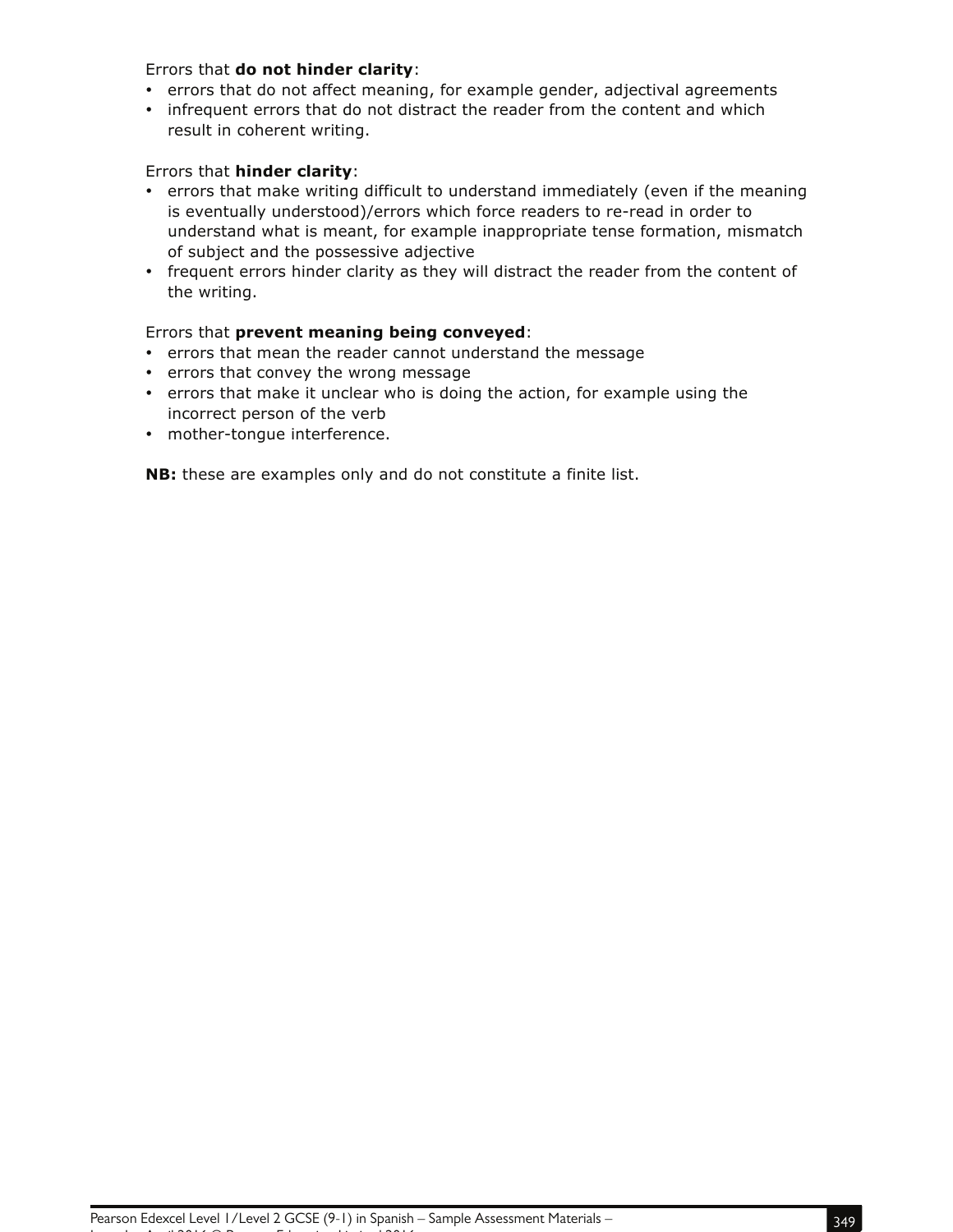## **Question 3 – Higher tier (12 marks)**

### **Translation mark grid and example response**

The Translation mark grid assesses both communication and content and linguistic knowledge and accuracy. When awarding marks, the student's response across the whole paragraph should be considered.

| <b>Mark</b> | <b>Descriptor</b>                                                                                                                                                                                                                                                                                          |
|-------------|------------------------------------------------------------------------------------------------------------------------------------------------------------------------------------------------------------------------------------------------------------------------------------------------------------|
| 0           | No rewardable material                                                                                                                                                                                                                                                                                     |
| $1 - 3$     | Meaning of some individual words or phrases is conveyed; frequent<br>omissions/incorrectly communicated words and phrases/mother-<br>tonque interference<br>Some straightforward structures are accurate but regular errors<br>$\bullet$<br>prevent meaning of individual phrases/sentences being conveyed |
| $4 - 6$     | The meaning of the passage is partially communicated, some words<br>and phrases are omitted/incorrectly communicated<br>Language and structures are accurate in some phrases and sentences<br>but some errors prevent meaning being conveyed                                                               |
| $7 - 8$     | The meaning of the passage is mostly communicated, occasional<br>words are omitted/incorrectly communicated<br>Mostly accurate language and structures; errors occur that<br>occasionally hinder clarity and in rare instances prevent meaning being<br>conveyed                                           |
| $9 - 12$    | The meaning of the passage is fully communicated<br>$\bullet$<br>Consistently accurate language and structures, any errors do not<br>٠<br>hinder clarity                                                                                                                                                   |

| Question<br>number | Example response                                                                                                                                                                                                                                                                                                                                                                        |
|--------------------|-----------------------------------------------------------------------------------------------------------------------------------------------------------------------------------------------------------------------------------------------------------------------------------------------------------------------------------------------------------------------------------------|
| 3                  | Mi colegio/instituto está en las afueras de la ciudad/del pueblo y como las<br>clases empiezan a las nueve voy en bús/en autobús. Lo mejor del<br>colegio/instituto es que organizan excursiones/viajes. El año pasado<br>visitamos Barcelona lo que me gustó/ me encantó. Espero aprobar mis<br>exámenes porque mi español ha mejorado y me gustaría continuar/seguir<br>estudiándolo. |

#### **Additional guidance**

*Errors*: students are not expected to produce perfect, error-free writing in order to access the top band as errors are also made by native speakers. The mark grid describes the frequency of errors and the impact that errors have on coherence.

#### Errors that *do not hinder clarity*:

- errors that do not affect meaning, for example gender, adjectival agreements
- infrequent errors that do not distract the reader from the content and which result in coherent writing.